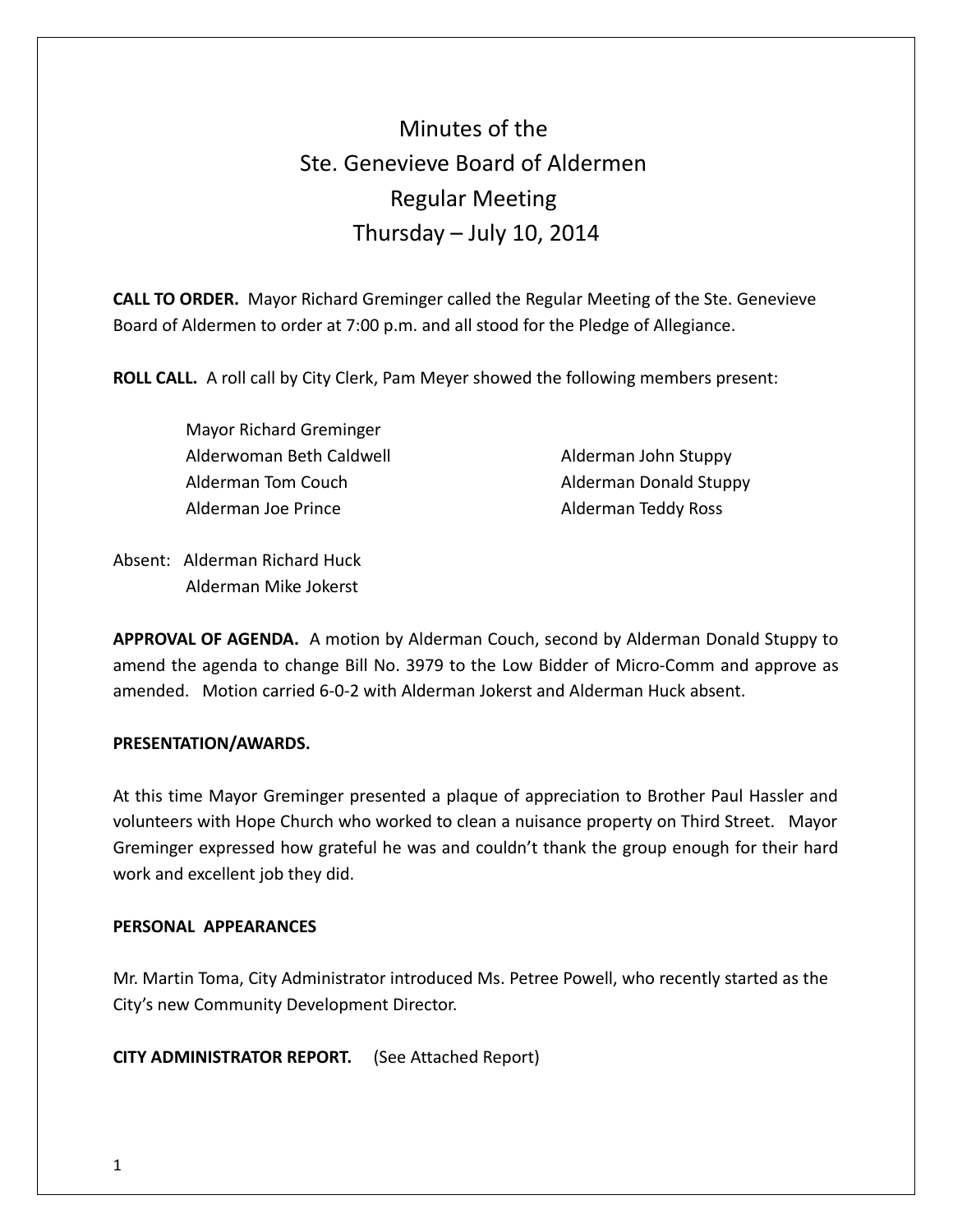**STAFF REPORTS.** None.

**COMMITTEE REPORTS.** Alderman John Stuppy reported that the Jour De Fete committee met and they are on track with activities.

## **CONSENT AGENDA.**

**Minutes – Board of Aldermen – Regular Meeting – June 26, 2014.** A motion by Alderman Prince, second by Alderman Donald Stuppy to approve the minutes of the Regular Meeting of the Ste. Genevieve Board of Aldermen from June 26, 2014. Motion carried 6-0-2 with Alderman Huck and Alderman Jokerst absent.

**Minutes – Board of Aldermen – Closed Session – June 26 , 2014.** A motion by Alderwoman Caldwell, second by Alderman Donald Stuppy to approve the minutes of the Closed Session from June 26, 2014. Motion carried 6-0-2 with Alderman Huck and Alderman Jokerst absent.

**RESOLUTION 2014 – 25. A RESOLUTION OF THE CITY OF STE. GENEVIEVE, MISSOURI AUTHORIZING THE MAYOR TO EXECUTE A PROPERTY MAINTENANCE AGREEMENT WITH ROBERT R. SCOTT, II.** A motion by Alderman Prince, second by Alderman John Stuppy to approve Resolution 2014-25 authorizing the Mayor to execute a property maintenance agreement with Robert R. Scott, II. Motion carried 6-0-2 with Alderman Jokerst and Alderman Huck absent.

**RESOLUTION 2014-26. A RESOLUTION APPOINTING MARY BETH FERGUSON TO THE STE. GENEVIEVE TOURISM ADVISORY COUNCIL.** A motion by Alderman Couch, second by Alderwoman Caldwell to approve Resolution 2014 -26 appointing Mary Beth Ferguson to the Ste. Genevieve Tourism Advisory Council. Motion carried 6-0-2 with Alderman Huck and Alderman Jokerst absent.

**RESOLUTION 2014-27**. **A RESOLUTION APPOINTING SARA MENARD TO THE STE. GENEVIEVE TOURISM ADVISORY COUNCIL.** A motion by Alderwoman Caldwell, second by Alderman John Stuppy to approve Resolution 2014-27 appointing Sara Menard to the Ste. Genevieve Tourism Advisory Council. Motion carried 6-0-2 with Alderman Huck and Alderman Jokerst absent.

**RESOLUTION 2014-28. A RESOLUTION APPOINTING LINDA KEITH TO THE STE. GENEVIEVE PARKS & RECREATION BOARD.** A motion by Alderman Prince, second by Alderwoman Caldwell to approve Resolution 2014-28 appointing Linda Keith to the Ste. Genevieve Parks & Recreation Board. Motion carried 6-0-2 with Alderman Huck and Alderman Jokerst absent.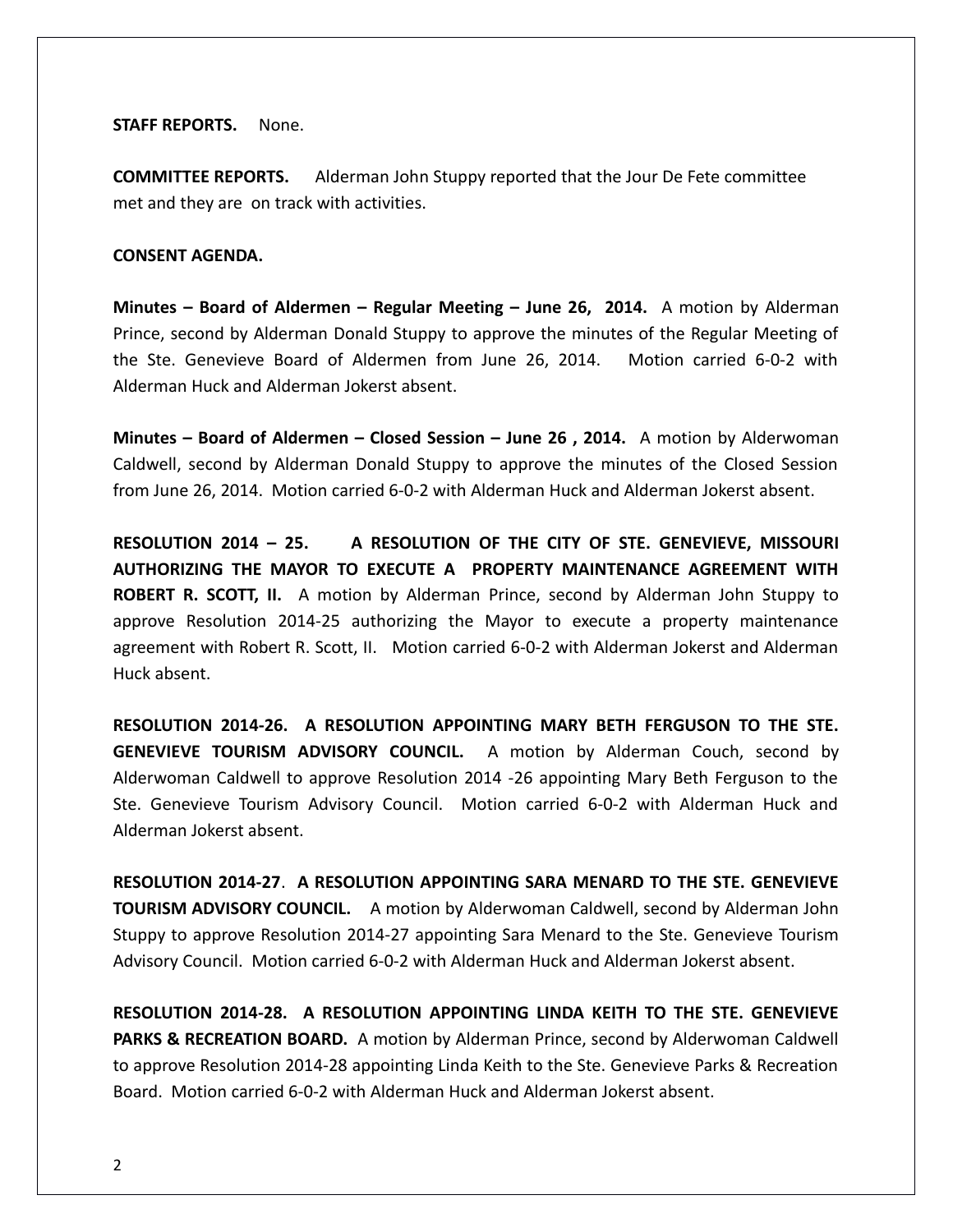#### **OLD BUSINESS.**

#### **NEW BUSINESS.**

**BILL NO. 3979. AN ORDINANCE APPROVING A BID PROPOSAL FROM MICRO COMM OF OLATHE KANSASI FOR THE REPLACEMENT OF THE SCADA SYSTEM AT THE WATER PLANT IN** AN AMOUNT NOT TO EXCEED \$94,900.00. 1<sup>st</sup> READING. A motion by Alderman Prince, second by Alderman Couch , Bill No. 3979 was placed on its first reading, read by title only and passed with a 6- 0-2 vote of the Board of Aldermen with Alderman Huck and Alderman Jokerst absent.

#### **PUBLIC COMMENTS.**

Randy Ruzika – 406 N. Third Street addressed the Mayor and Board and personally thanked Brother Paul Hassler and his group for cleaning up the property on Third Street. Mr. Ruzika also thanked Alderman John Stuppy for serving as the liaison between the City and the volunteers to get the project completed. Mr. Ruzika also hoped that the City can re-evaluate what City Code considers a "Public Nuisance".

David Roth – 171 S. Second Street addressed the Mayor and Board about the fencing situation around the lot located at the southeast corner of Second and Market Street. He is concerned that a child riding a bike is going to get injured.

# **OTHER BUSINESS.**

**Approval of a temporary liquor license for the Zell Jaycees for Jour De Fete, August 9 & 10, 2014.** A motion by Alderwoman Caldwell, second by Alderman Couch to approve the request from the Zell Jaycee's for a temporary liquor license for Jour De Fete. Motion carried 6-0-2 with Alderman Huck and Alderman Jokerst absent.

**Approval of a liquor license request from Chaumette, Inc. for 351 St. Marys Road for the sale of all intoxicating liquor including Sunday Sales.** A motion by Alderman Couch, second by Alderwoman Caldwell to approve the liquor license request from Chaumette for 351 St. Marys Road. Motion carried 6-0-2 with Alderman Huck and Alderman Jokerst absent.

**MAYOR/BOARD OF ALDERMEN COMMUNICATION.** None.